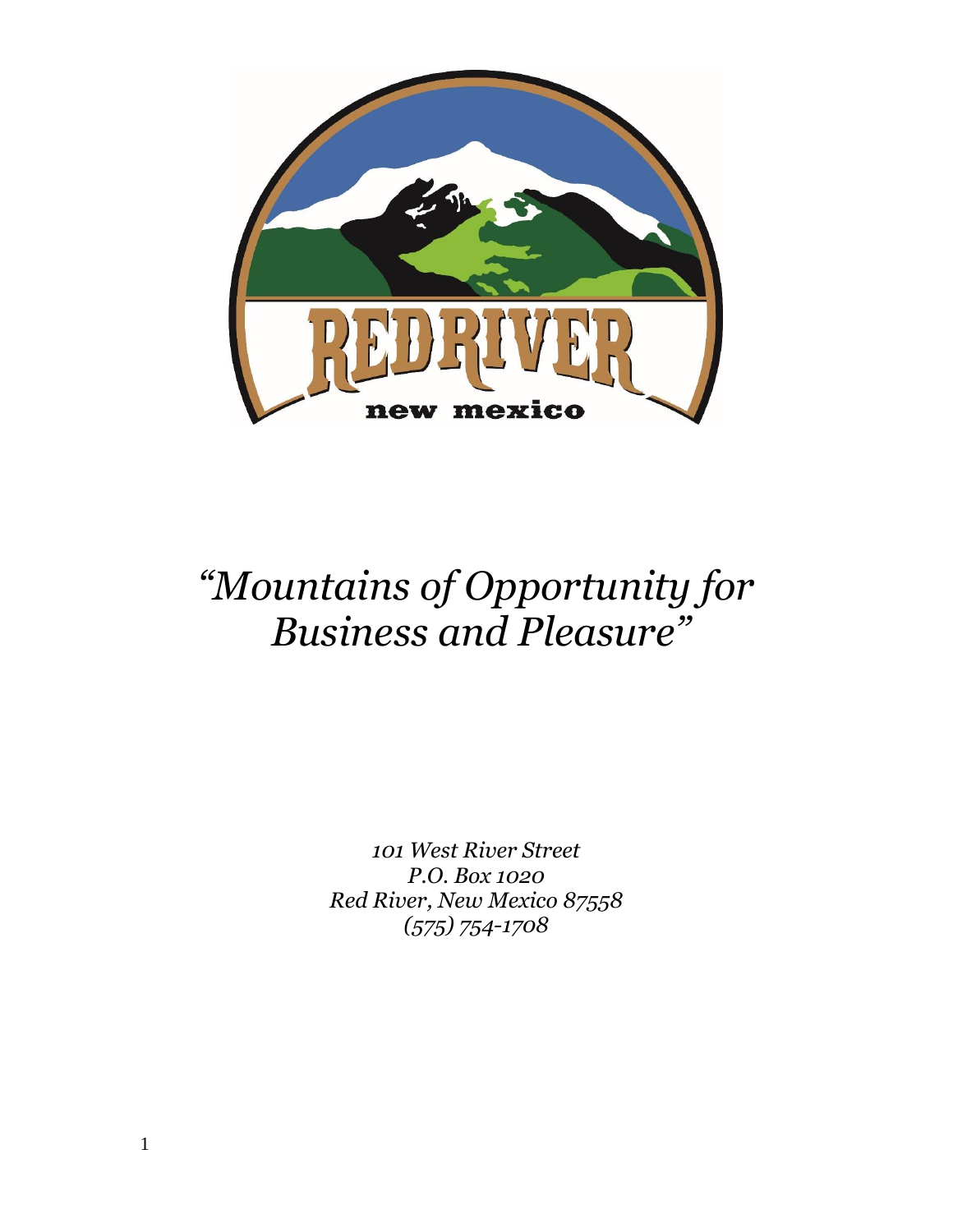

# **WELCOME** from the MAYOR

Mayor Linda Calhoun

I'd like to thank you for your interest in the Red River Conference Center. Built in 2002, this state-of-the-art facility has been very instrumental in Red River's recent growth and headway into the next generation of meetings and conferences. You see, in Red River, a meeting is more than just a meeting. It's an experience your group will cherish for a lifetime. Red River has attracted adventure enthusiasts for decades, seeking memorable experiences in the thousands of acres of national forest surrounding our town. Combine that with the natural beauty of the mountains, the 40 + lodges, shops, and restaurants in walking distance, and the modern conveniences of the Red River Conference Center, and you have the ideal meeting destination. So take a break! This should be about more than business! Let the Red River Conference Center staff arrange activities for your group so you can sit back and enjoy the serenity of the southern Rocky Mountains.

Hope to see you in Red River!

**Linda Calhoun**

Mayor Linda Calhoun

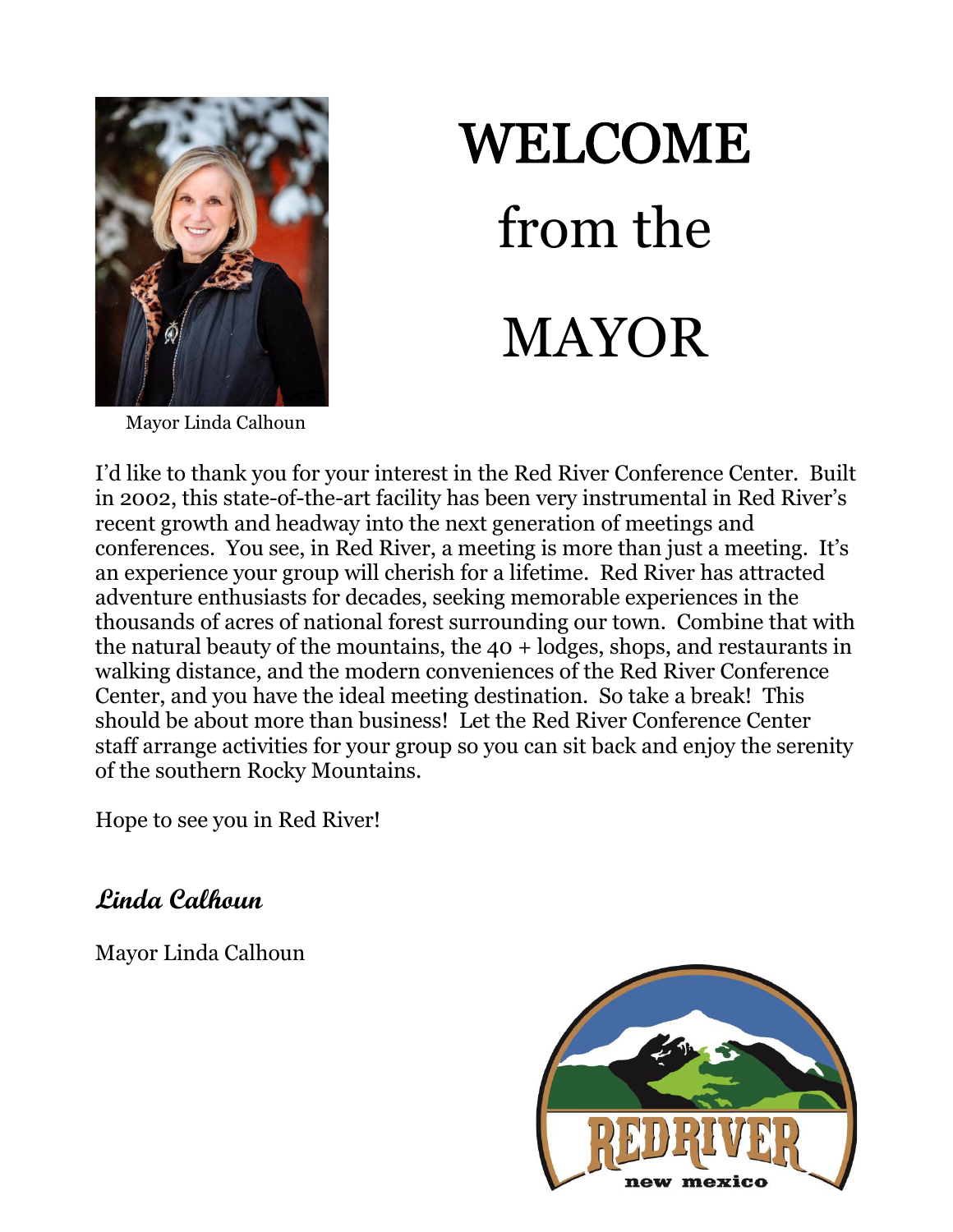# Accommodations and Dining

- The Red River Conference Center is located directly in the middle of town, easily within walking distance of over 40 lodging accommodations. Included in your packet is a list of Red River lodges that are all eager to serve your group.
- Red River has numerous restaurants to suit any dining need!

Entertainment

Red River has so much to offer your group post-meeting! Most activities are walkable from the conference center. Let us help you choose activities like hiking, horseback riding, fishing, taking a jeep tour, enjoying a Cowboy Evening dinner, disc golf, river rafting, skiing, snowboarding, and more. You'll quickly see why we offer "Mountains of Opportunity for Business and Pleasure."

Conference Center Booking Services

- We offer 10,000 square feet of exhibit hall space for banquets, meetings, exhibits, or receptions for up to 710 attendees.
- Within walking distance of 40 lodges, shops, and restaurants.

On-Site Support

• The Red River Conference Center staff is available to assist you in all practical aspects of planning your event, and a staff member will be available any time your group is in the Conference Center. Copy and fax machines are available in the Conference Center office at an additional cost.

# Visitor Literature

• Complimentary copies of the Red River Vacation Guide, describing indepth all aspects of Red River, are available in our office.

Additional Services

- Wireless internet available free of charge
- Commercial kitchen
- Local and Enchanted Circle arts & gallery information available
- Museum and special events information available
- Travel and lodging assistance
- Event & tour planning assistance
- Audio/visual equipment available
- Superb acoustics for concerts
- Handicap accessibility
- Outdoor covered pavilion
- Riverfront park for outdoor gatherings
- Children's playground and park area on-site
- Trolley/shuttle service available around the Town of Red River

Useful Phone Numbers Red River Conference Center

575-754-1708 Conference Center fax 575-754-1714 Town of Red River (Town Hall) 575-754-2277 Red River Chamber of Commerce 575-754-2366 Red River Visitor's Center 575-754-3030 Miner's Transit (Trolley) 575-770-5959 NM Department of Taxation and Revenue 575-827-0700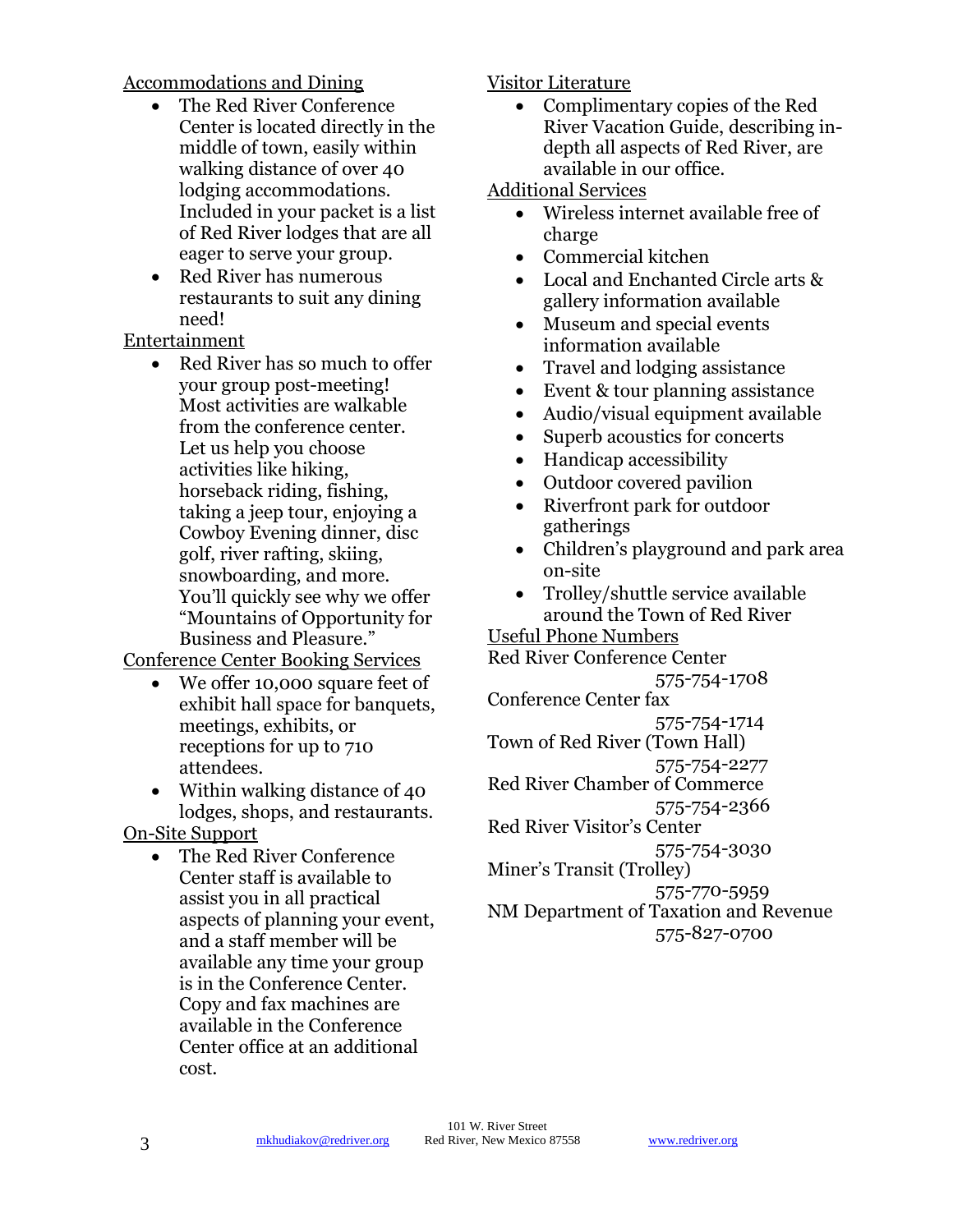

# RED RIVER CONFERENCE CENTER

Our conference center can accommodate your group of 10 to 710 with over 10,000 square feet of flexible exhibit space, and one break-out room.



| <b>Red River</b><br>Conference<br><b>Center</b> | <b>Square</b><br>Feet | <b>Dimensions</b> | <b>Theater</b> | <b>Classroom</b> | <b>Banquet</b> | <b>Exhibit</b><br><b>Booths</b><br><b>10X10</b> | <b>Ceiling</b><br>Height |
|-------------------------------------------------|-----------------------|-------------------|----------------|------------------|----------------|-------------------------------------------------|--------------------------|
|                                                 |                       |                   |                |                  |                |                                                 |                          |
| <b>Exhibit Hall</b>                             | 10,500                | $175'$ x 60'      | 600            | 550              | 400            | 50                                              | 13'                      |
| $2/3$ Exhibit Hall                              | 7,500                 | $125'$ x 60'      | 450            | 300              | 350            | 32                                              | 13'                      |
| $1/3$ Exhibit Hall                              | 3,000                 | 50' x 60'         | 300            | 150              | 160            | 13                                              | 13'                      |
| Conference<br>Room                              | 357                   | $21'$ X $17'$     | 33             | 18               | 15             | N/A                                             | 13'                      |
| Commercial<br>Kitchen                           | 380                   | $20'$ X $19'$     | N/A            | N/A              | N/A            | N/A                                             | 13'                      |
| Lobby                                           | 494                   | 19' x 26'         | N/A            | N/A              | N/A            | N/A                                             | 13'                      |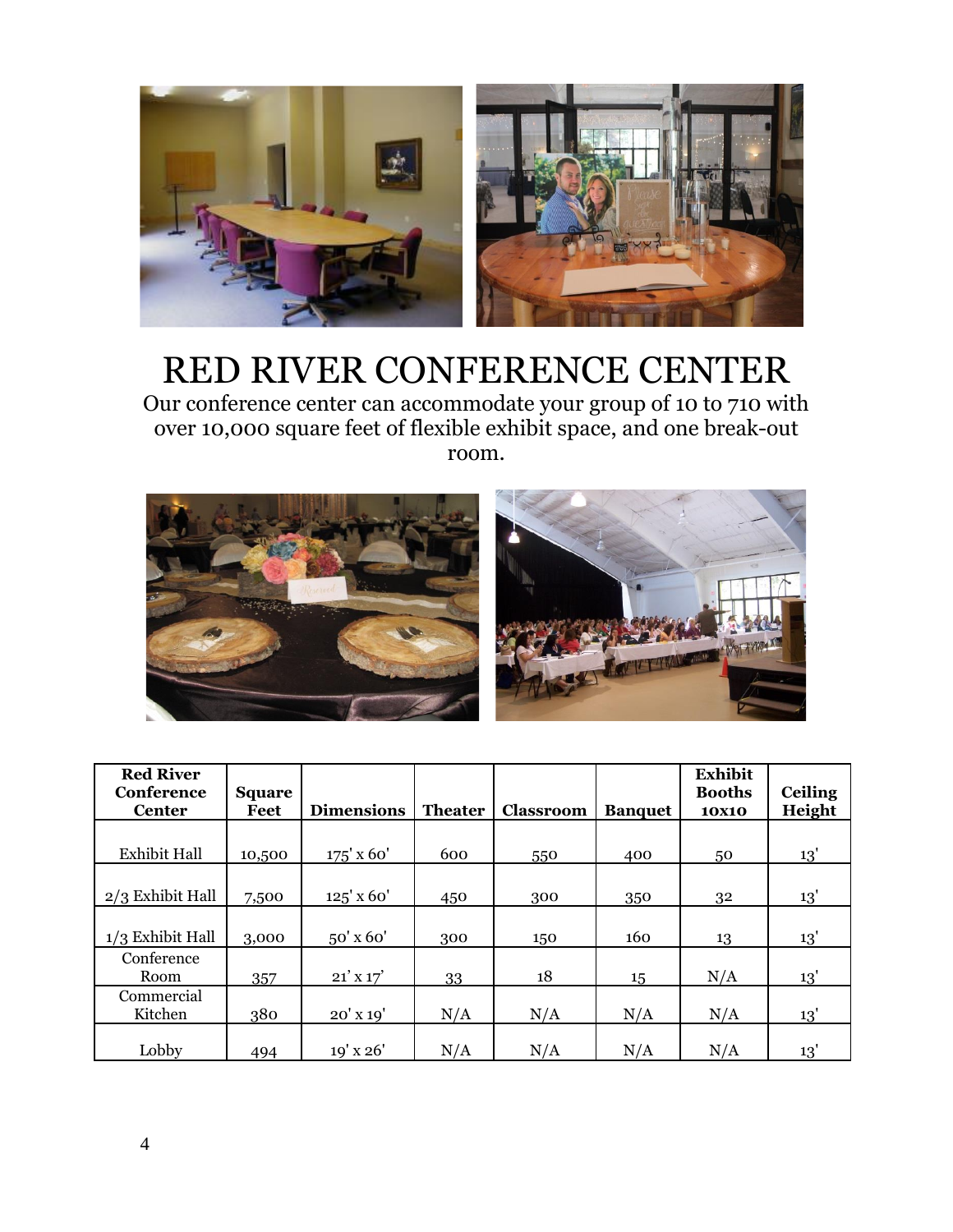# RED RIVER CONFERENCE CENTER

Event Booking Policies & Procedures After contacting the Red River Conference Center, a staff member will work with you to determine space availability. Your date will be marked as "tentative" once a contract is sent to you. Space is considered "tentative" and subject to first right of refusal until a lease has been signed and returned, and your deposit has been received.

## General Requirements of Rental

The RRCC is open from 7:30 a.m. to 11:30. Daily rental is a consecutive 10 hour period within those hours. This includes set-up and clean-up time. Rentals over 10 consecutive hours will be charged an hourly rate of \$50. Rentals that require staffing before 7:00 am or after 12:00 midnight will be charged an hourly rate of \$100.

A complete itinerary, including rental times and set up arrangements, must be submitted to RRCC staff for approval at least 7 days prior to the event day.

## Conventions/Trade Shows/Concerts

- Vendor names and floor plans must be submitted for approval 30 days before event.
- Schedule of event, including move-in and move-out times, due 30 days before event.
- Copies of contracts with outside providers must be supplied to the Red River Conference Center.
- \$25.00/day booth fee for vendor operations.

## Social Events/Receptions/Weddings

- Floor plan, set-up & remaining rental balance due 30 days prior to the event
- Vendor names due 30 days prior to event

## Entertainment Events

- The event may not be advertised, nor may tickets go on sale, until the event is confirmed.
- Vendor names and set-up are due 30 days in advance.

#### Fee Schedule

| <b>Exhibit Hall</b>                                     | \$1,000/Full Day                                                                       |
|---------------------------------------------------------|----------------------------------------------------------------------------------------|
| 2/3 Exhibit Hall                                        | \$780/ Full Day                                                                        |
| 1/3 Exhibit Hall                                        | \$510/ Full Day                                                                        |
|                                                         | (If a lessee requires the use of a band/DJ, they must<br>rent the entire Exhibit Hall) |
| <u>Bar Fees</u>                                         |                                                                                        |
| In Exhibit Hall<br>(Includes one bartender)             | \$100.00 Per Hour                                                                      |
| Security<br>(based on number of guests)                 | \$50.00 Per person per hour                                                            |
| Additional Bartenders                                   | \$50.00 Per person per hour                                                            |
|                                                         | (Does not cover alcohol costs)                                                         |
| <b>Commercial Rental Rates</b><br>the Conference Center | Any organized group that plans to sub-let the space in                                 |
| <b>Exhibit Hall</b>                                     | \$1170/ Full Day                                                                       |
| 2/3 Exhibit Hall                                        | \$765/ Full Day                                                                        |
| 1/3 Exhibit Hall                                        | \$494/ Full Day                                                                        |
| <u>Conference Room</u><br>Up to 4 hours<br>$4-8$ hours  | \$50<br>\$100                                                                          |
| <u>Commercial Kitchen</u><br><b>Full Day</b>            | \$150                                                                                  |
|                                                         |                                                                                        |

\*All rates are subject to an annual Consumer Price Index increase effective for rentals after July 1, 2018.

Bar

- Security must be provided at a ratio of 1 security guard to every 100 anticipated attendees. Additional security may be needed based on event size.
- Additional bar set-ups and bartenders are available for an extra fee
- Bar menu options can be found on page 8 of this packet.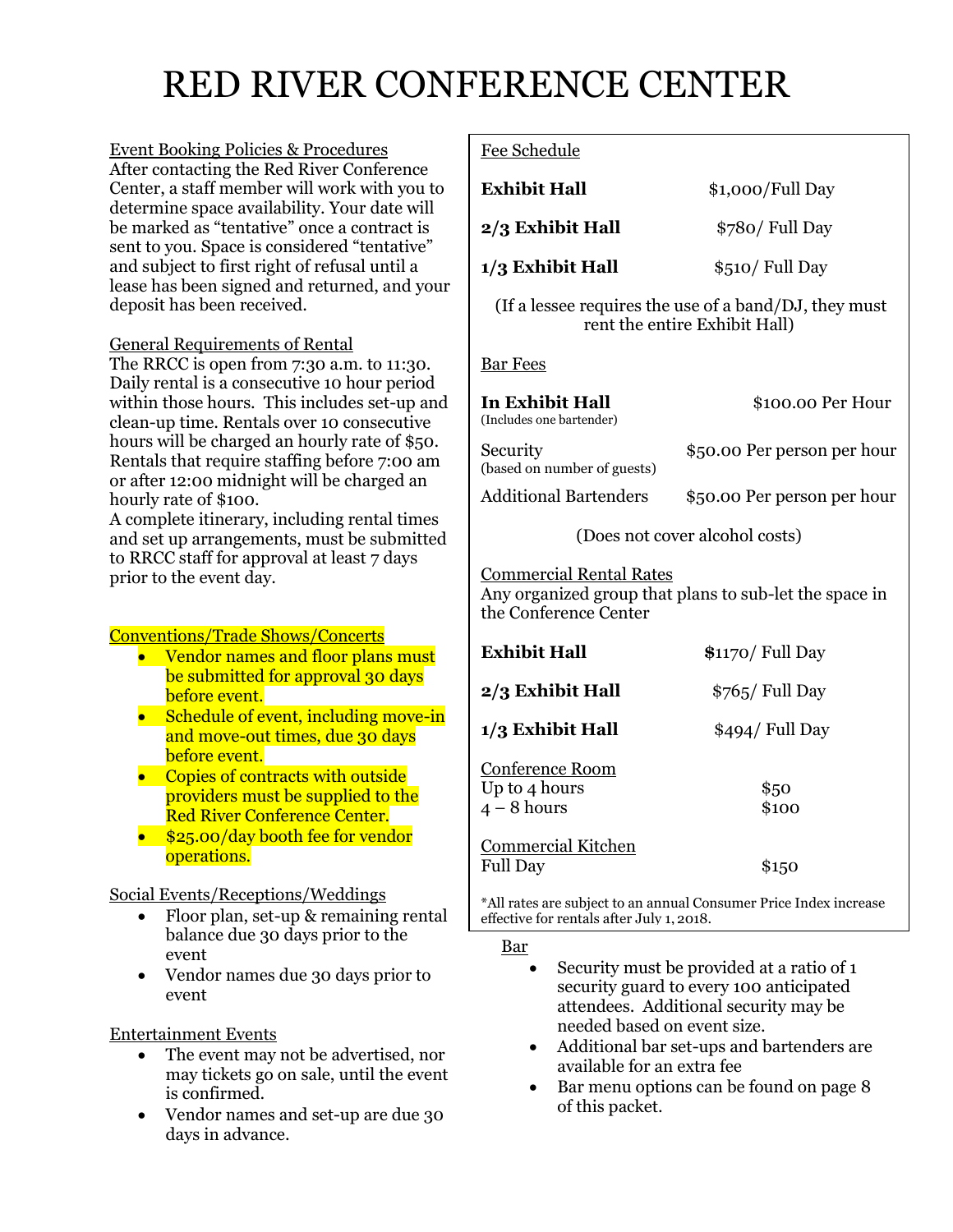#### Deposits & Fees

damage/cleaning deposit is a refundable No event is considered confirmed until a rental deposit and damage/cleaning deposit have been paid. Rental deposits will be specified in the contract and are generally equivalent to 25% of the total rental amount. The \$250.00 for the Exhibit Hall, and an additional \$150.00 if you choose to rent the Commercial Kitchen. The damage/cleaning deposit for the Conference Room is \$100.00. Both the rental deposit and the damage/cleaning deposit are due along with the signed rental agreement and operating policies. At the completion of your event, a Red River Conference Center staff member will do a thorough walkthrough with you to make sure that all of the cleaning requirements have been met, ensuring you receive the maximum amount of your deposit back. All balances must be paid 30 days prior to event. Failure to pay on time could result in possible cancelation of your event.

#### Insurance

The Red River Conference Center may require the Lessee to secure general liability insurance. The Lessee shall be responsible for that expense. The Town of Red River has general liability insurance which covers the basic use of the facility. This insurance covers the Town of Red River only. Please see the full Policies and Procedures for insurance requirements.

#### Liquor Control

The Town of Red River does have a liquor license. Alcohol is permitted only if arrangements have been made with The Red River Conference Center.

Absolutely no outside alcohol is allowed inside the Red River Conference Center. If a guest is found with outside alcohol, they will be asked to leave the premises.

All State of New Mexico alcohol laws will be followed including not over-serving guests. Any alcohol served in the conference center must stay inside.

6 you will forfeit 100% of your deposit. The Red River Marshal's Office reserves the right to close the conference center and end a function early at any time during your rental if they feel it is in the best interest of the guests, public, and conference center staff. Should the Marshal's Office need to be involved in any dispute and have to end your function early

#### Parking

Parking is available in front of the Red River Conference Center on River Street. Additional parking is available in the Town of Red River parking lot, located at the corner of River Street and Jacks and Sixes (1/2 block east of the Conference Center).

#### Additional Information

Please help us keep the Conference Center in great shape by:

- Refraining from taping, gluing, stapling, tacking, or otherwise creatively attaching anything to any surface or piece of equipment in the Conference Center. We will be happy to provide you with easels or hang a large banner for you (at an additional cost of \$25/banner). Any damage to the building as a result of decorations may result in loss of your damage/cleaning deposit.
- Please ask a staff member before moving or using any Conference Center equipment or using any empty meeting spaces. A spare table or a vacant room may be intended for another party.
- Please smoke outside of the Conference Center in one of our designated smoking areas.

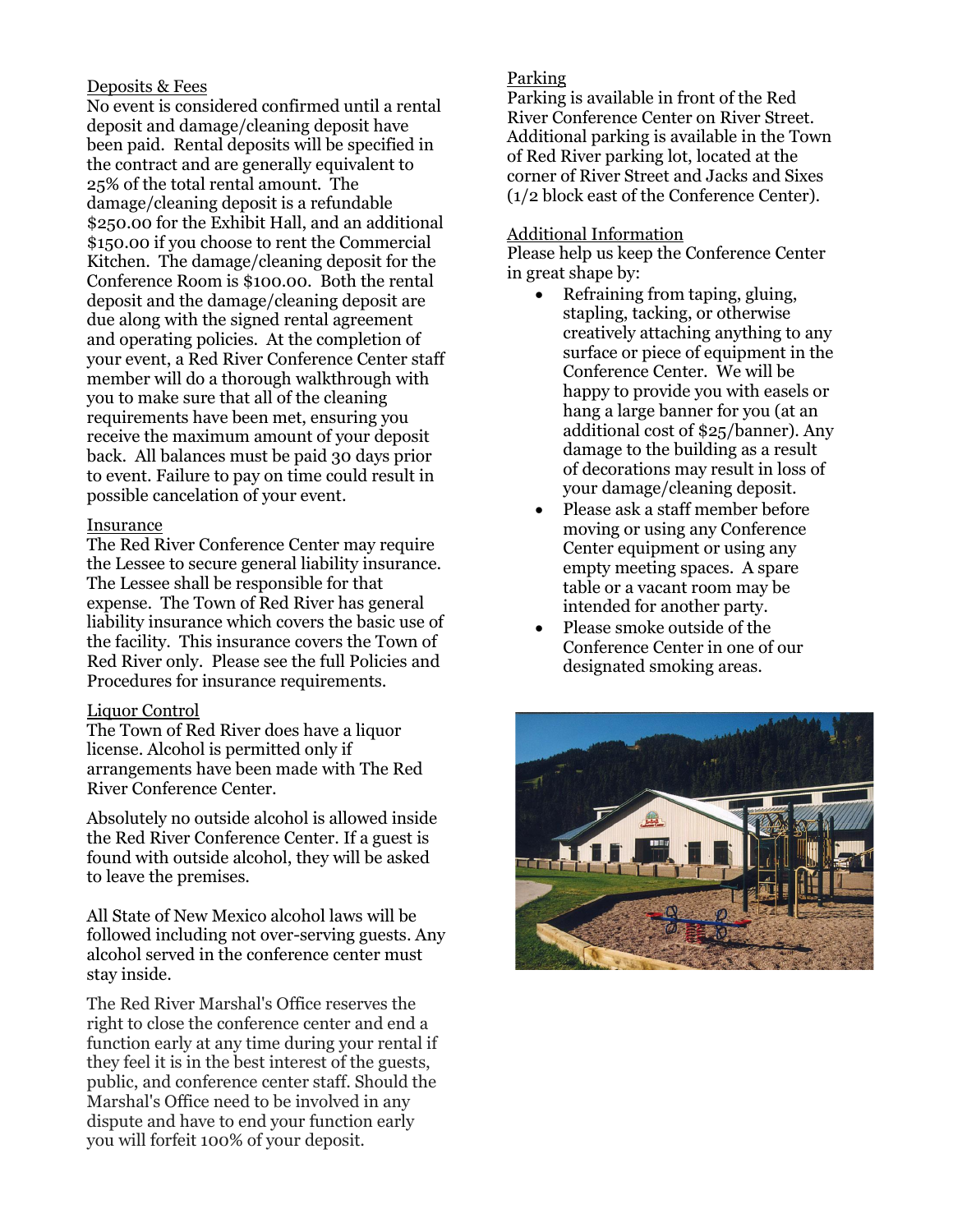# SERVICE LIST



Group Name\_\_\_\_\_\_\_\_\_\_\_\_\_\_\_\_\_\_\_\_\_\_\_\_\_\_\_Event Date\_\_\_\_\_\_\_\_\_\_\_\_\_\_\_\_\_\_\_\_

**Please tell us which items or services you will need during your event:**

|                                     |                                     | <b>OFFICE</b>                      |              |  |  |
|-------------------------------------|-------------------------------------|------------------------------------|--------------|--|--|
| <b>AUDIO VISUAL</b>                 |                                     | Copies (B&W)                       | \$.25/page   |  |  |
| Audio                               |                                     | (Color)                            | $$.50$ /page |  |  |
| 4 Channel Amp                       | \$25.00/day                         | (send & receive)<br>Fax            | \$2.00/page  |  |  |
| Sound Lectern (2)                   | \$10.00/day                         | \$.25/each additional page         |              |  |  |
| Easels                              |                                     | <b>CONVENTION SERVICES</b>         |              |  |  |
| _Dry Board/Flip Chart<br>\$5.00/day |                                     | Linens                             |              |  |  |
|                                     |                                     | Table Cloths (24 Round Navy)       | \$2.00 each  |  |  |
| <b>Microphones</b>                  |                                     | Table Cloths (5 Rectangle Navy)    | \$2.00 each  |  |  |
| Wireless Handheld (2)               | <b>Miscellaneous</b><br>\$20.00/day |                                    |              |  |  |
|                                     |                                     | <b>LED Flameless Candles</b>       | \$1.00 each  |  |  |
| Podium                              |                                     | Extension Cords (all sizes)        | \$10.00 each |  |  |
| _Standing                           | no charge                           | _Power Strips                      | \$5.00 each  |  |  |
|                                     |                                     | _Chairs-Black Vinyl (400)          | No charge    |  |  |
| Projector                           |                                     | Chairs-Brown Folding (180)         | No charge    |  |  |
| _Optoma Projector                   | \$75.00/day                         | 72" Round tables (40)              | No charge    |  |  |
|                                     |                                     | $30"x72"$ tables (30)              | No charge    |  |  |
| <b>Screens</b>                      |                                     | $18"x72"$ tables $(10)$            | No charge    |  |  |
| 4' 40''x40''                        | \$10.00/day                         | Torchiere Lamps (7)                | \$5.00 each  |  |  |
| $-$ 8' 96"x96"                      | \$25.00/day                         | _ Black Drink Bar                  | No charge    |  |  |
|                                     |                                     | Serving Cart                       | \$20.00      |  |  |
| <b>PAVILION</b>                     |                                     | <b>Stage</b>                       |              |  |  |
| <b>Pavilion Rental</b>              | \$50.00/day                         | $6'x8'$ Sections (6)               | \$15.00 each |  |  |
|                                     |                                     | Repositioning (each time)          | \$50.00      |  |  |
| Propane Grill                       | \$50.00/day                         | Can Lights                         |              |  |  |
|                                     |                                     | <b>MISCELLANEOUS</b>               |              |  |  |
| <b>BRIDGE</b>                       |                                     | <u>Banners</u> or signs being hung | \$25.00 each |  |  |
| <b>Bridge Rental</b>                | \$2.00/chair                        | _ Light and Fabric swag hanging    | \$50.00/hour |  |  |
|                                     | set up                              |                                    |              |  |  |

**Please email to mkhudiakov@redriver.org at least 14 days prior to your event**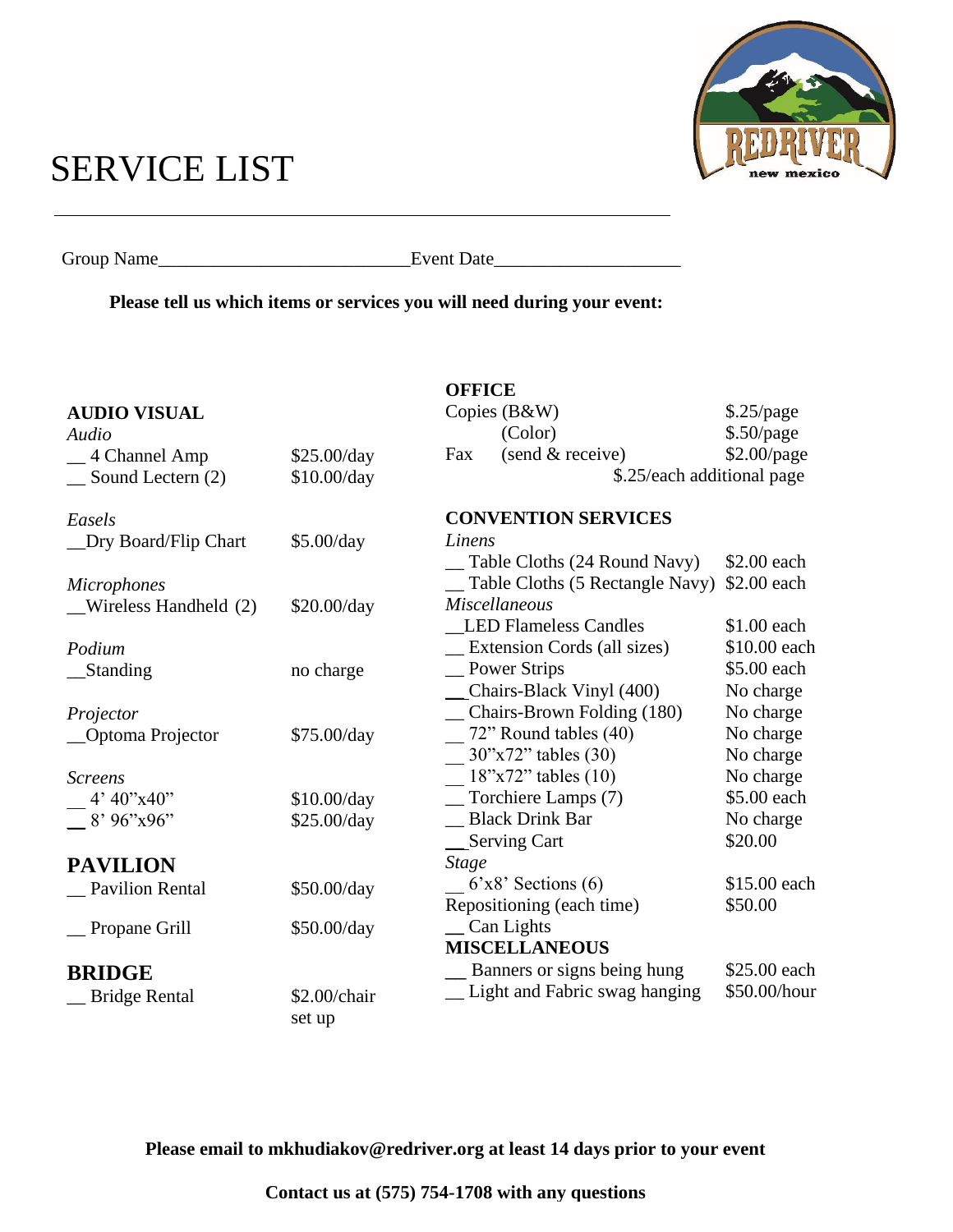# Bar Service Options

If you plan to have alcohol service at your event, you will have the choice of four tiers of menu options. Each tier reflects a different style and price

point so that all events can have a bar that fits just right. When booking your event, Conference Center staff will go through the bar service booking form with you. You may request changes to your chosen bar list, and the staff will do our best to accommodate those changes. However, if the requested change is not available to order or significant changes to cost will be made in relation to the changes, staff may decline the request. All listed options are examples. Adjustments may be made due to price and availability.

## **Basic Beer and Wine**: A selection of budget friendly beer and wine to include:

- Coors
- Bud Light
- Michelob Ultra
- Corona
- Dos Equis
- Santa Fe Nut Brown
- Angry Orchard
- A red wine
- A sweet white wine
- A dry white wine

Pricing: \$16.00 per person\*

# **Premium Full Bar:** A full bar that includes upgraded options like:

- Patron Tequila
- Bombay Sapphire Gin
- Tito's Vodka
- Knob Creek Whiskey
- Jim Beam
- Castillo Rum

Pricing: \$25.00 per person\*

# **Basic Full Bar:** Includes everything from the Basic beer and wine list as well as liquors and mixers like:

- Juarez Silver
- Seagram's Gin
- Captain Morgan Whiskey
- Bacardi Light Rum
- Nemiroff Vodka
- Basic mixers (Sodas, Cranberry Juice, Orange Juice)
- Choice of margarita or sangria as a signature cocktail

Pricing: \$20.00 per person\*

**New Mexico Local Full Bar:** A selection of beer, wine, and liquors from local New Mexico companies. Products included may be from:

- Noisy Water Winery
- Red River Brewery and Distillery
- Santa Fe Brewing Company
- Sheehan Winery
- Rolling Still Distillery

Pricing: \$30.00

\*All pricing is based on up to 5 hours of bar service. Minimum 75 people for open bar service. Events smaller than 75 may set up a hosted tab or cash bar. Does not include hourly bar fee costs.

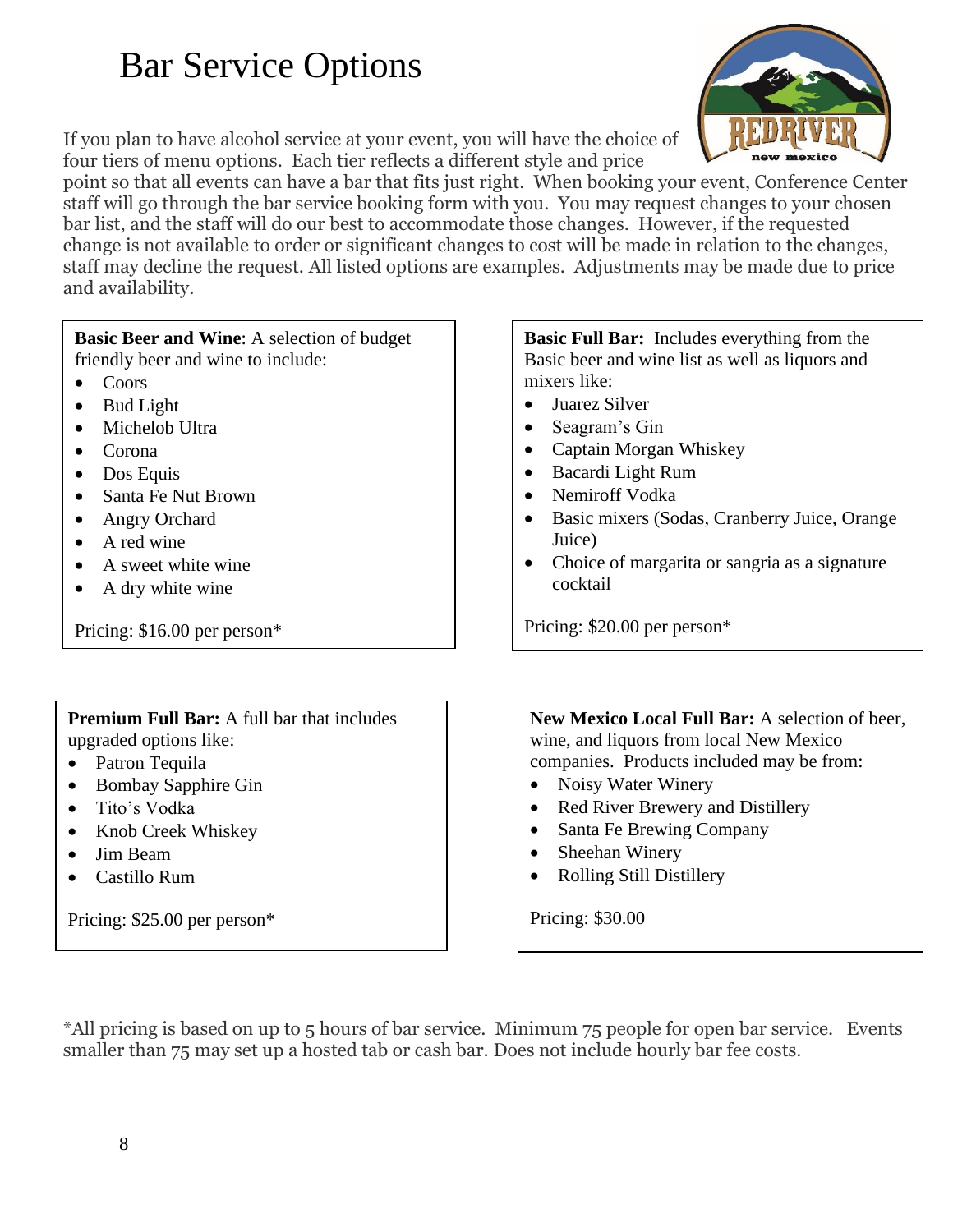

| Alpine Lodge                | 800-252-2333 | www.AlpineLodgeRedRiver.com     |
|-----------------------------|--------------|---------------------------------|
| Arrowhead Lodge             | 800-299-6547 | www.ArrowheadLodge.com          |
| Auslander Condominiums      | 800-753-2311 | www.AuslanderCondominiums.biz   |
| Best Western River's Edge   | 877-600-9990 | www.BestWestern.com             |
| Copper King Lodge           | 800-727-6210 | www.CopperKingLodge.com         |
| Ponderosa Lodge             | 575-754-6415 | www.ReservationsUnlimited.com   |
| Rio Colorado Lodge          | 800-654-6516 | www.RioColoradoCabins.com       |
| Riverside Lodge & Cabins    | 575-754-2252 | www.RiversideLodgeandCabins.com |
| Sitzmark Sports & Lodging   | 800-843-7547 | www.SitzmarkNM.com              |
| <b>Terrace Towers Lodge</b> | 800-695-6343 | www.TerraceTowers-Lodge.com     |
| The Lodge at Red River      | 800-91-LODGE | www.LodgeatRedRiver.com         |
| Woodlands on the River      | 800-762-6469 | www.WoodlandsRedRiver.com       |
| <b>Valley Condominiums</b>  | 800-333-2398 | www.RedRiverValleyCondos.com    |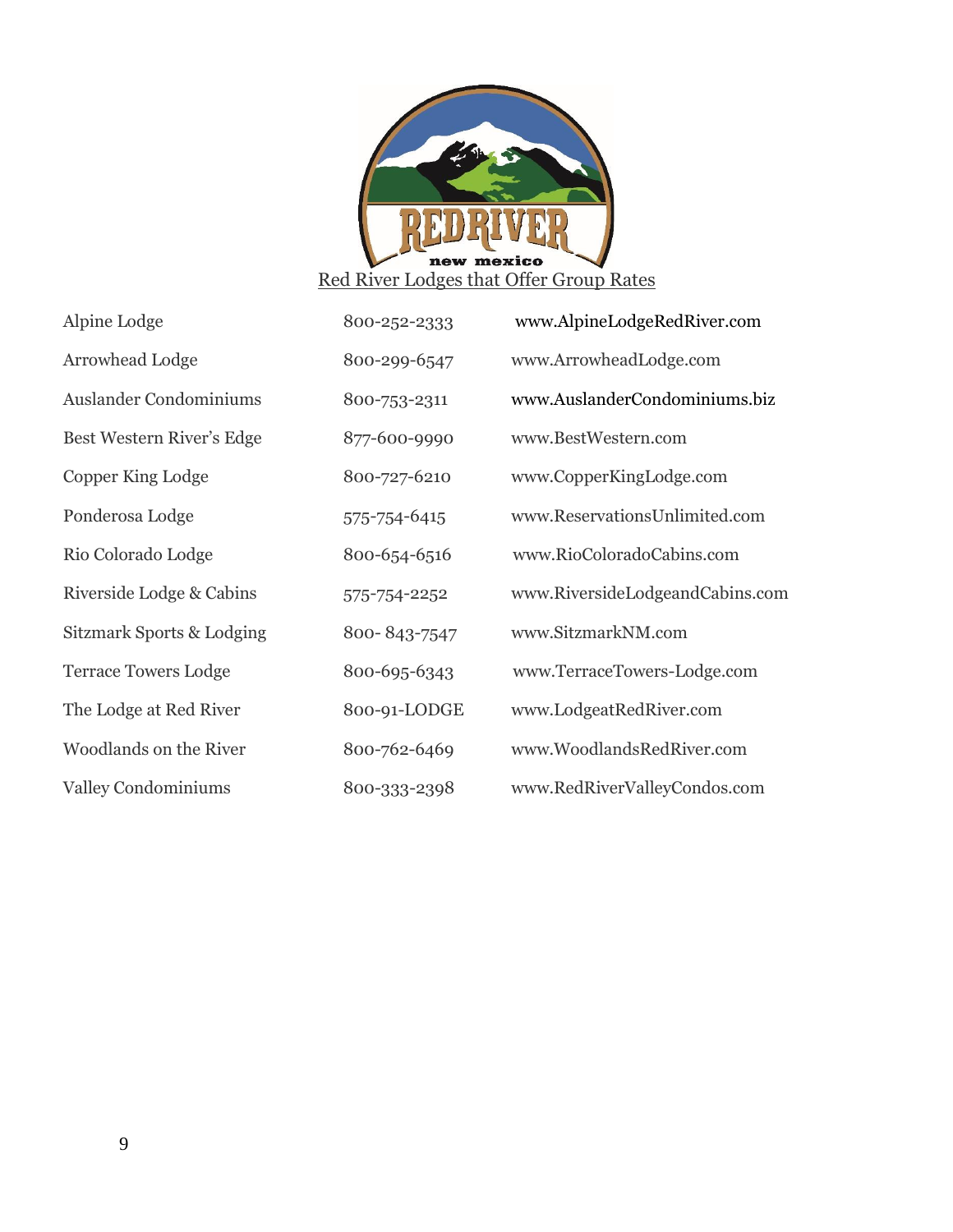

| <b>Caterers</b>                        | new mexico         | $\overline{\phantom{a}}$ |
|----------------------------------------|--------------------|--------------------------|
| Bakery Bowkayes & Beyond               |                    | $(575)$ 779-1602         |
| Capo's Italian Restaurant              | $(575) 754 - 6297$ |                          |
| Shotgun Willie's                       |                    | $(575) 754 - 6505$       |
| Sky High Pies Pizzeria                 |                    | $(575) 754 - 6334$       |
| <b>Wedding Cakes/Confections</b>       |                    |                          |
| Bakery Bowkayes & Beyond               |                    | $(575)$ 779-1602         |
| <b>Jonnie Kakes</b>                    |                    | $(505)$ 977-3558         |
| Frank's Eats and Sweets                |                    | $(575) 586 - 2303$       |
| <b>Taos Cakes</b>                      |                    | $(575)$ 779-6659         |
| <b>Photographers</b>                   |                    |                          |
| Lucky Shot Photo Parlor                |                    | $(575)$ 613-5462         |
| www.luckyshotphotoparlor.gallery/      |                    |                          |
| Southern Exposure                      |                    | $(800)$ 754-9520         |
| www.southernexposurephoto.com          |                    |                          |
| <b>Florists</b>                        |                    |                          |
| <b>Buds Cut Flowers</b>                |                    | $(575) 758 - 3555$       |
| <b>Elegante Florals</b>                |                    | $(575) 741 - 0637$       |
| www.eleganteflorals.com                |                    |                          |
| The Enchanted Florist                  |                    | $(575)$ 758-3030         |
| www.TaosFlorist.com                    |                    |                          |
| <b>Alcohol Services</b>                |                    |                          |
| <b>Red River Conference Center</b>     |                    | $(575) 754 - 1708$       |
| <b>Event Planning and Coordination</b> |                    |                          |
| <b>KWK Events</b>                      |                    | $(575) 595 - 1971$       |